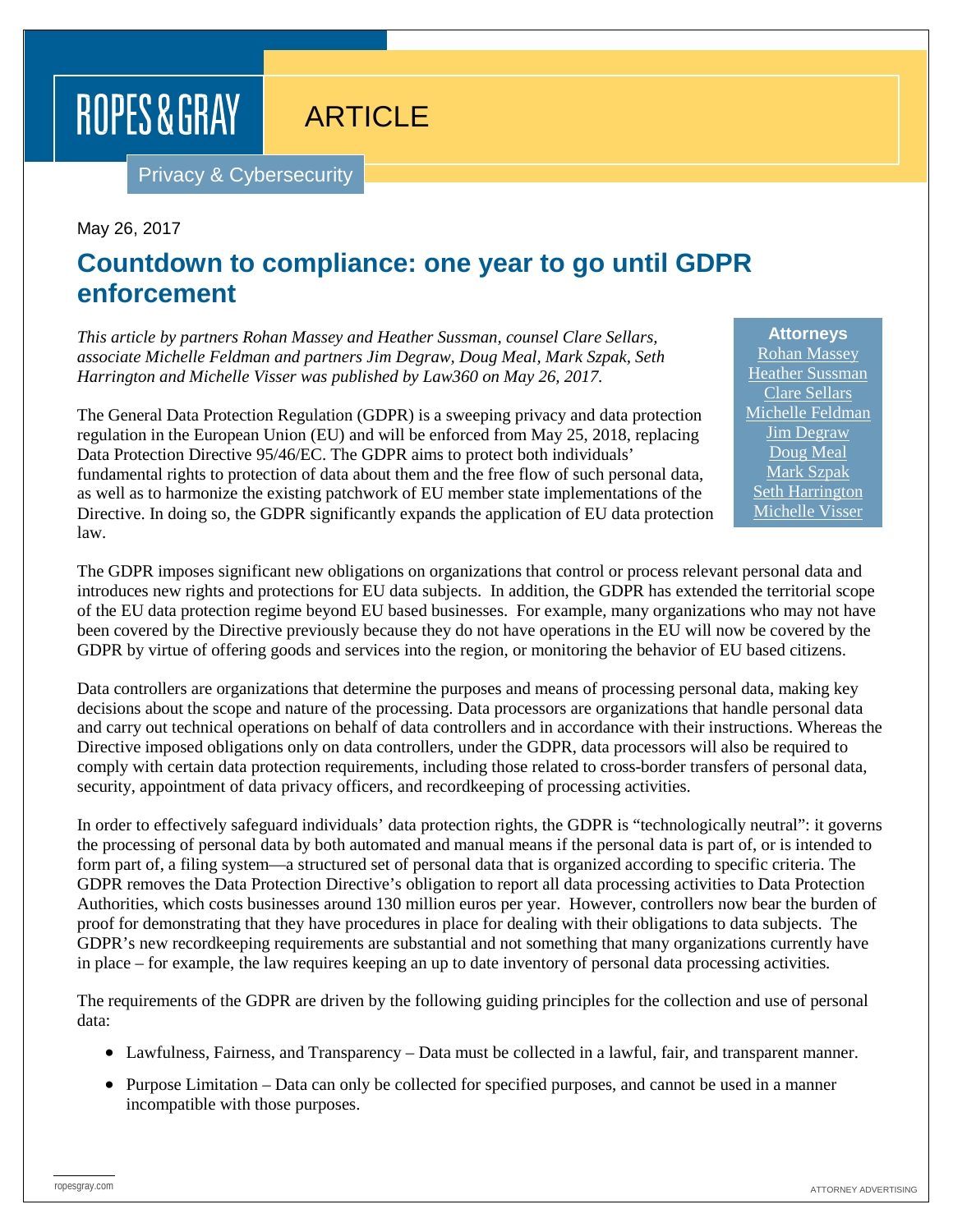# ROPES&GRAY

May 26, 2017

ARTICLE | 2

- Data Minimization The amount of data collected must be limited to data that is relevant to, and necessary for, the purpose for which it was collected.
- Accuracy Efforts must be made to ensure data accuracy and allow for correction of inaccurate data.
- Storage Limitation Data must not be stored in an identifiable form for longer than necessary to accomplish the purpose for which it was collected.
- Integrity and Confidentiality Data must be processed in a manner that ensures appropriate security and protects against loss or compromise.
- Accountability Data controllers are responsible for, and must be able to demonstrate, compliance with the above principles.

This last principle—accountability—is not a new concept in the world of data protection, but is now a formalized requirement under the GDPR. The GDPR lays out a two-pronged approach to compliance with the accountability principle. First, a data controller must ensure that appropriate data protection policies are implemented, executed, and embedded into its corporate structure. These policies and procedures must align with and further the data protection rights and freedoms outlined under the GDPR. Second, a data controller must be able to demonstrate compliance with its internal policies and procedures for the protection of personal data.

Accountability therefore requires that data controllers create and maintain a corporate culture that emphasizes data privacy and security by establishing reliable data protection governance. Complying with the accountability principles will reduce data controllers' risks of suffering potential data breach incidents, bolster individuals' trust in controllers and reduce the likelihood of financial penalties.

#### **What is at stake?**

The GDPR establishes an extensive enforcement regime. In comparison to the Directive, the GDPR creates the potential for increased invasive investigations and substantial economic consequences for potential violations. The GDPR grants Supervisory Authorities (SAs) extensive powers and responsibilities, which include broad investigative and corrective powers.

SAs are empowered to impose significant administrative fines on both data controllers and processors that violate the GDPR. For the most serious violations, including those relating to the guiding principles discussed above, obtaining consent, data subject rights, and cross-border data transfers, organizations may face fines of up to 4% of the global annual turnover of the preceding financial year or 20,000,000 EUR, whichever is greater. Unlike the current system, the fines may be calculated using turnover values across a group of linked organizations rather than just that of the non-compliant organization. In determining whether to issue a fine and the amount of any fine, SAs will consider the nature, gravity, and duration of the violation, the type of personal data affected, whether the violation was intentional, remedial measures, previous violations, whether the controller or processor voluntarily reported the violation to the appropriate SA, cooperation with the SA, and any other aggravating or mitigating factors.

Individuals may lodge a complaint with an SA if they believe a data controller or processor has violated their rights under the GDPR. Most notably, the GDPR empowers individuals to seek judicial remedies against data controllers or processors and to recoup compensation for financial or emotional damage that they suffer as a result of GDPR violations. Consumer bodies may also lodge complaints with SAs, seek judicial remedies, and demand compensation from data controllers or processors on behalf of data subjects.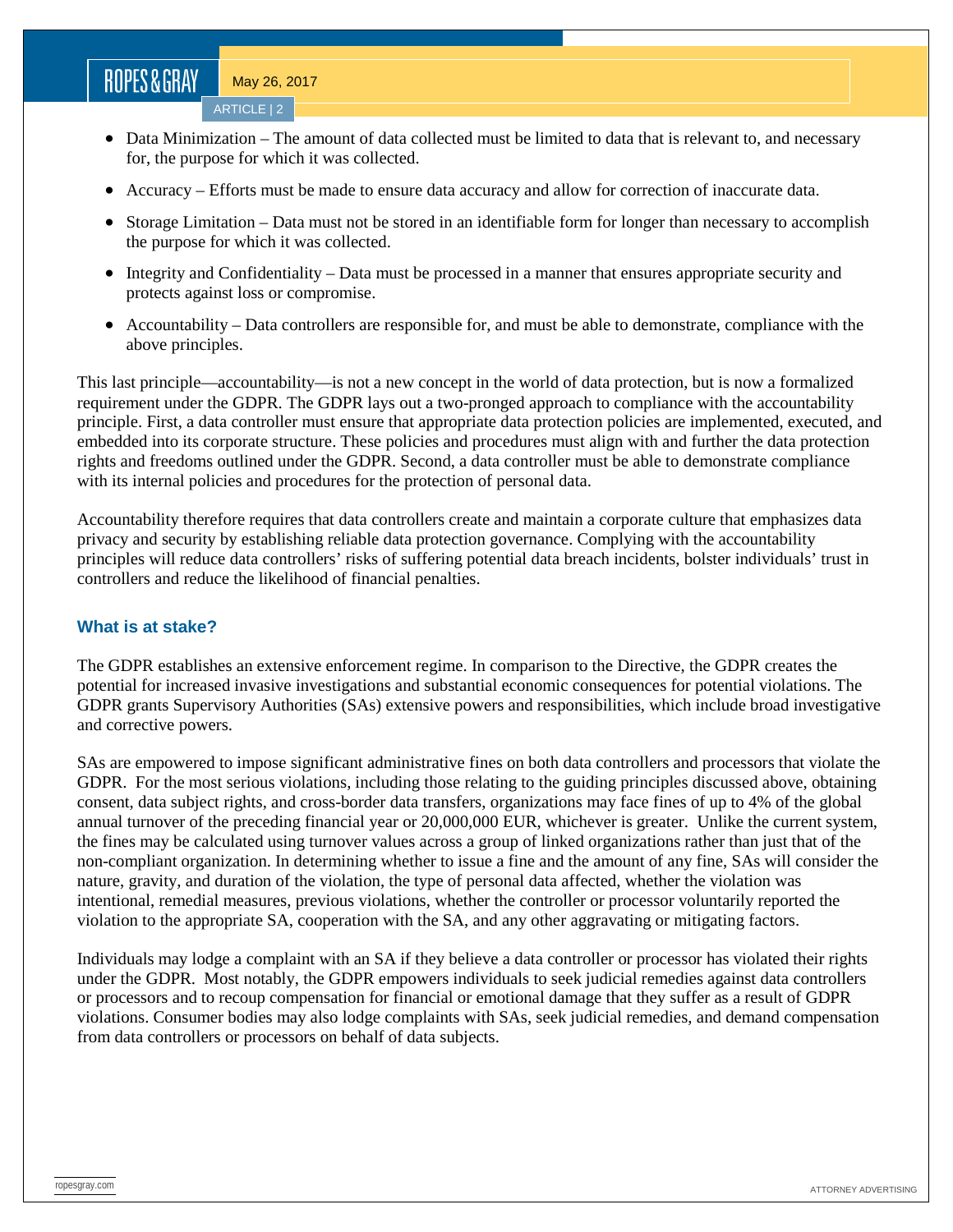ROPES&GRAY

#### **Evaluating your current state and planning your roadmap to compliance**

With so much on the line, data controllers and processors will want to take immediate action to prepare for enforcement of the GDPR. The first step is determining whether the GDPR applies to your organization. You can do this by:

- Designating a GDPR compliance team comprising stakeholders from key business units within the organization.
- Mapping your organization's current data handling practices to create an inventory of the types, locations and flows of personal data, and maintaining this data map as a living document to be used as a reference, guidance, and reporting tool. Third-party vendors and software tools specializing in data mapping may be helpful.
- Reviewing your organization's current data handling activities to determine whether they fall within the scope of the GDPR, taking into account the breadth of the definitions in the GDPR.

Next, you can determine how the GDPR applies to your organization and plan a roadmap to compliance that fits your organization's needs. Does your organization function as a data controller or processor, or both? While both data controllers and data processors are now directly subject to the GDPR, there are differences in how each type of organization is required to comply. In general, if your organization is a data controller or processor subject to the GDPR, potential next steps could include:

- Engaging the participation and support of your board of directors, as well as C-level or other senior management, which will be necessary for implementation of a compliance program and will help demonstrate commitment to privacy and accountability to external stakeholders.
- Carefully reviewing your new legal obligations under the GDPR and conducting a gap assessment by reviewing any existing data protection programs. Consider engaging a vendor to conduct the gap assessment in a manner that maximizes privilege protection for the relevant documentation.
- Setting a budget and allocating resources to address the weaknesses identified by the gap assessment and areas of non-compliance with the GDPR.
- Assessing your current liability arrangements and insurance coverage. This can help to reduce heightened regulatory and litigation exposure once the GDPR goes into effect.
- Identifying your Member State of main establishment, which is important under the GDPR because it determines which SA will have the lead in regulating your organization's GDPR compliance. Note that the definition of main establishment differs based on whether your organization is a data controller or processor. Once identified, the business can familiarize itself with its lead SA's typical policies on data protection enforcement, and can implement processes and procedures for dealing with supervisory authorities, potentially in multiple EU Member States.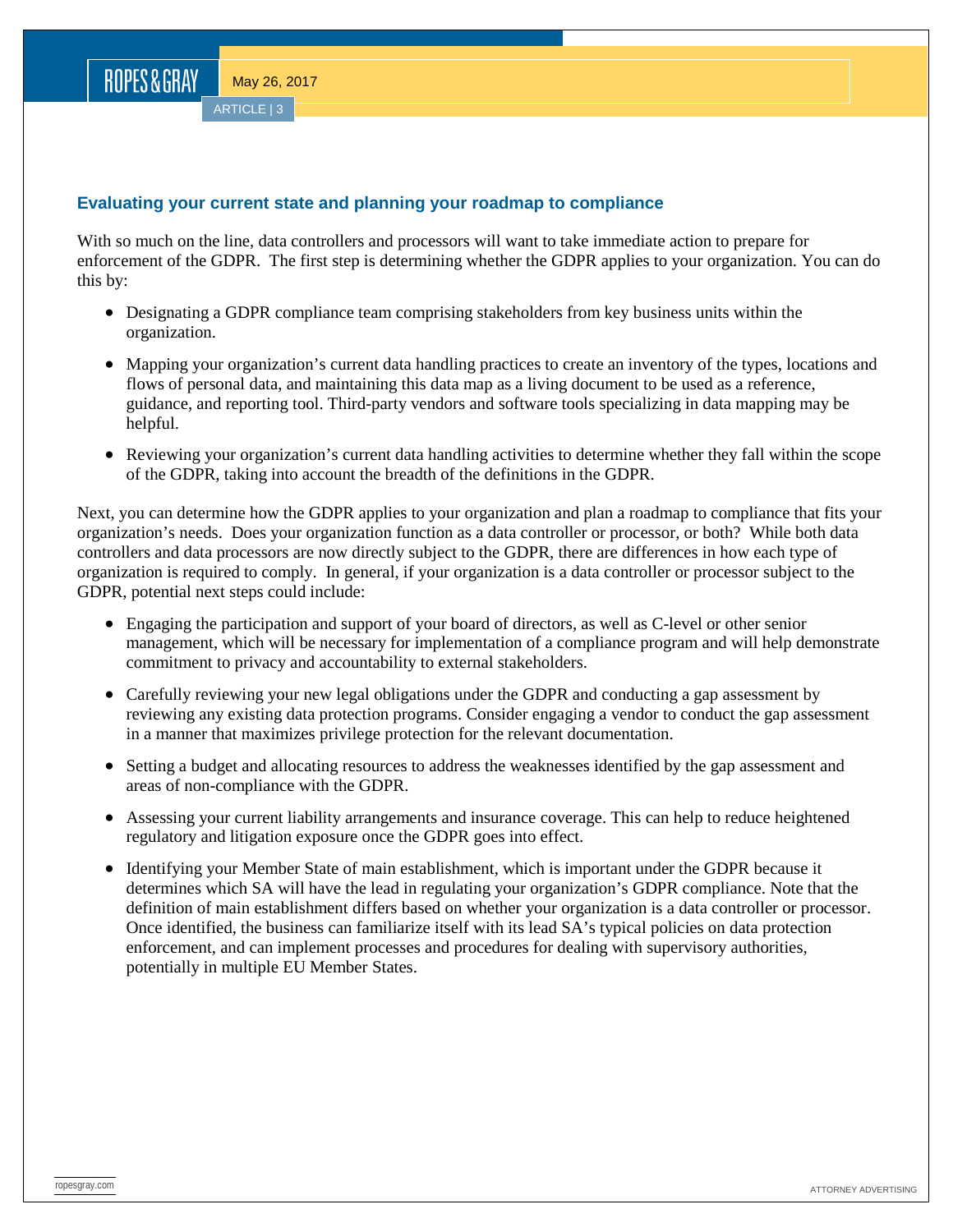ARTICLE | 4

#### **Follow your roadmap to compliance**

Evaluating your current state of compliance and formulating your roadmap lay the groundwork for your organization's compliance program. After assessments, potential next steps for compliance include:

- Develop a governance structure. This includes designing a responsibility structure that fits your existing organization, determining whether to appoint a data protection officer, and, for organizations not established in the EU, appointing a representative in the EU that can act on the organization's behalf on all issues relating to processing.
- Update internally facing policies and procedures. This includes implementing data protection by design and default, satisfying new, more stringent requirements regarding consent and recordkeeping, and conducting data protection impact assessments when developing and using data in a manner likely to create a substantial risk to the rights and freedoms of individuals.
- Implement mechanisms to accommodate data subject rights. The law requires that controllers provide data subjects with information notices regarding the processing of collected personal data, any profiling and following certain data breaches. Controllers must also respond to requests relating to data subject rights under the GDPR, including the rights of access, rectification, objection to processing, restriction on processing, data portability, and erasure or 'the right to be forgotten', among others. These new obligations require the creation of new processes and technical mechanisms to accommodate requests, identify data associated with a data subject request and interface with data subjects.
- Closely manage vendors. Data controllers will want to perform due diligence in respect of its relevant processors and other vendors with access to EU personal data to ensure that there are "sufficient guarantees" that such third parties' technical and organizational processing measures satisfy the requirements of the GDPR and ensure the protection of the rights of the data subject. Existing contracts can then be reviewed to ensure the specific requirements set forth in the GDPR are met. Careful negotiation of liabilities is crucial given that data subjects may seek compensation for GDPR violations from either controllers or processors. Companies may want to develop a standard form addendum for new vendor agreements and consider how to add these new clauses without renegotiating existing provisions, particularly for contracts that will persist in duration beyond the compliance deadline.
- Restrict international data transfers. Transfers of personal data to a third country or international organization outside the EU can only take place if the safeguards set forth by the GDPR are in place. While this was true under the Directive, the list of acceptable safeguards has changed and, as this area of the law is still evolving, data controllers and processors will want to evaluate any existing mechanisms to be sure they continue to serve the intended purpose.
- Implement appropriate data security and incident response measures. Data controllers and processors are required to implement and be capable of demonstrating appropriate and effective technical and organizational security measures to protect personal data they process. These measures must be tailored to the nature and scope of the data collected and therefore reviewed and updated as necessary. The GDPR also imposes an obligation on data controllers to disclose the occurrence of certain personal data breaches to the supervisory authority within 72 hours, therefore organizations must be prepared to respond.
- Abide by seals, certifications, and codes of conduct. The GDPR strongly encourages approved codes of conduct and certifications for the purposes of guiding data controllers and processors on GDPR requirements.
- Set up an ongoing monitoring program. Organizations may want to put in place a mechanism to track regulatory developments and guidance, interpretative decisions, and local requirements relating to the many areas of the GDPR reserved to Member States. Remember that May 2018 is only the beginning of the GDPR.